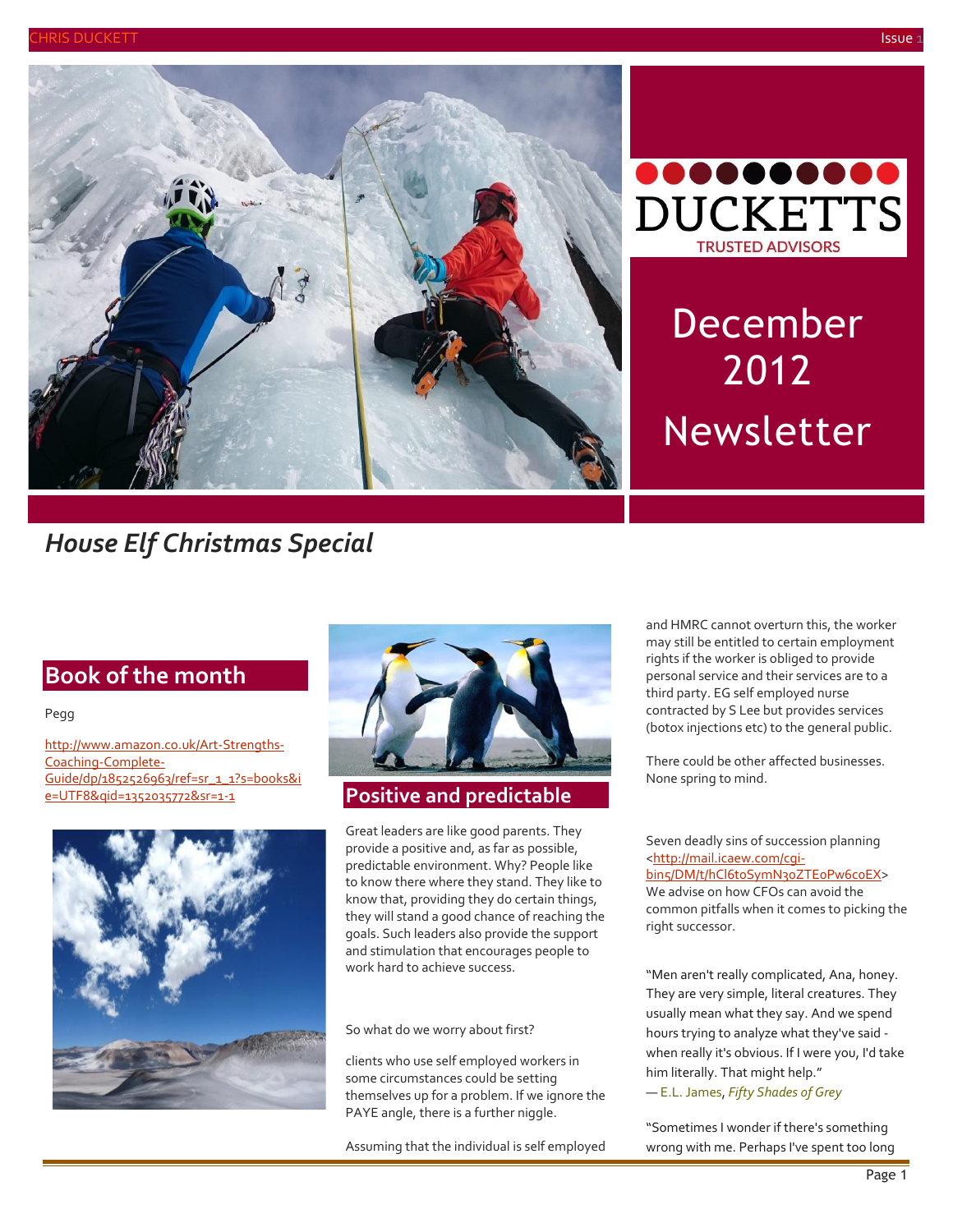in the company of my literary romantic heroes, and consequently my ideals and expectations are far too high." ― [E.L. James,](http://www.goodreads.com/author/show/4725841.E_L_James) *[Fifty Shades of Grey](http://www.goodreads.com/work/quotes/15732562)*

**HR corner**

#### Dear Sophie

I recently had the following e.mail from one of my more truculent employees:

"Fax is f\*cked. Get new one."

Whilst this is faxtually correct (sorry, couldn't resist), I am concerned that this counts as some kind of misconduct. Even the House Elf described this as "pithy". Furthermore, the same employee has recently posted a diatribe on my website www.

As ever, I await your comments. Incidentally, do I get to chose the method of punishment?

#### **Tech corner (part 2)**

A proper tech person (Richard Zybert [www.zybert.co.uk\)](http://www.zybert.co.uk/) not only read last month's newsletter, but commented on my lamentable confusion between Mb and Gb (or was it MB & GB?). I hope this didn't stop anybody from buying a new PC. He also had the temerity to send me a bill, but that's another story.

Anyway, the whole point of the article was to mention the anniversary of Bladerunner, Film of the Year 1982. Mailchimp tells me that, disappointingly, nobody followed the link. Be bold: check it out this time www. Incidentally, the singularity (when computers/androids/cylons take over) is now scheduled for 2040 – yet another 30 years.

Mileage control by GPS tracker

big family cos in hbr nov12

#### ted is trendy

jon ronson psychopath test 2012 conference dan pink the puzzle of motivation global 2009

obama used data, inc social networking

#### Pegg

Strategic intuition. Positive and predictable and create an environment that enables people to achieve peak performance. Pursue picture of success. Strong matriarch translates ideas to the rest of the business.

For those partners who do not or cannot discuss their respective incomes with each other, there will be help from HMRC. It will try to provide the minimum amount of information necessary for someone to establish whether they or their partner has the higher income. Check with HMRC how up to date the information they have is.

### **Dickens does tax strategies**

In my never-ending quest to keep abreast of what's going on in the world outside Hereford, I went to a presentation on "tax strategies" (which translates to "tax avoidance" if you work for HMRC). What they said reminded me very much of a Dickens novel, not Oliver Twist, but the one where they all spend their lives hanging around the Chancery Courts waiting for the law to make a decision. It's HMRC policy to fight any decision where they consider they've got a 50% chance or better of winning. Deals are not allowed (unless you're Vodafone). Best estimate suggests that it will take 38 years to litigate the tax strategies currently in play with more arriving every year. So, at some point HMRC has got to move the goalposts (and suffer the Law of Unintended Consequences) or start reaching out-of-court settlements (politically unacceptable). In the meantime, taxpayers still have the ability to die along the way, thereby ensuring that the scheme works for them (and HMRC loses the tax). If you can ignore the morality angle, you've got to be impressed with the Strategists' ability to completely out-manoeuvre HMRC.

Smart fines Ady – ski strong Care LPAs Golden Oldy Best business book comp The "Ref"

right successor.

Seven deadly sins of succession planning [<http://mail.icaew.com/cgi](http://mail.icaew.com/cgi-bin5/DM/t/hCl6t0SymN30ZTE0Pw6c0EX)bin5/DM/t/hCl6toSymN30ZTE0Pw6c0EX> We advise on how CFOs can avoid the common pitfalls when it comes to picking the

#### Positive and Predictable

Great leaders are like good parents. They provide a positive and, as far as possible, predictable environment. Why? People like to know there where they stand. They like to know that, providing they do certain things, they will stand a good chance of reaching the goals. Such leaders also provide the support and stimulation that encourages people to work hard to achieve success.

#### **Disclaimer**

Client selection criteria?

"This is a man in need. His fear is naked and obvious, but he's lost. . . Somewhere in his darkness.

His eyes wide and bleak and tortured. I can soothe him. Join him briefly in the darkness and bring him into the light." And do his tax return.

― [E.L. James,](http://www.goodreads.com/author/show/4725841.E_L_James) *[Fifty Shades of Grey](http://www.goodreads.com/work/quotes/15732562)*